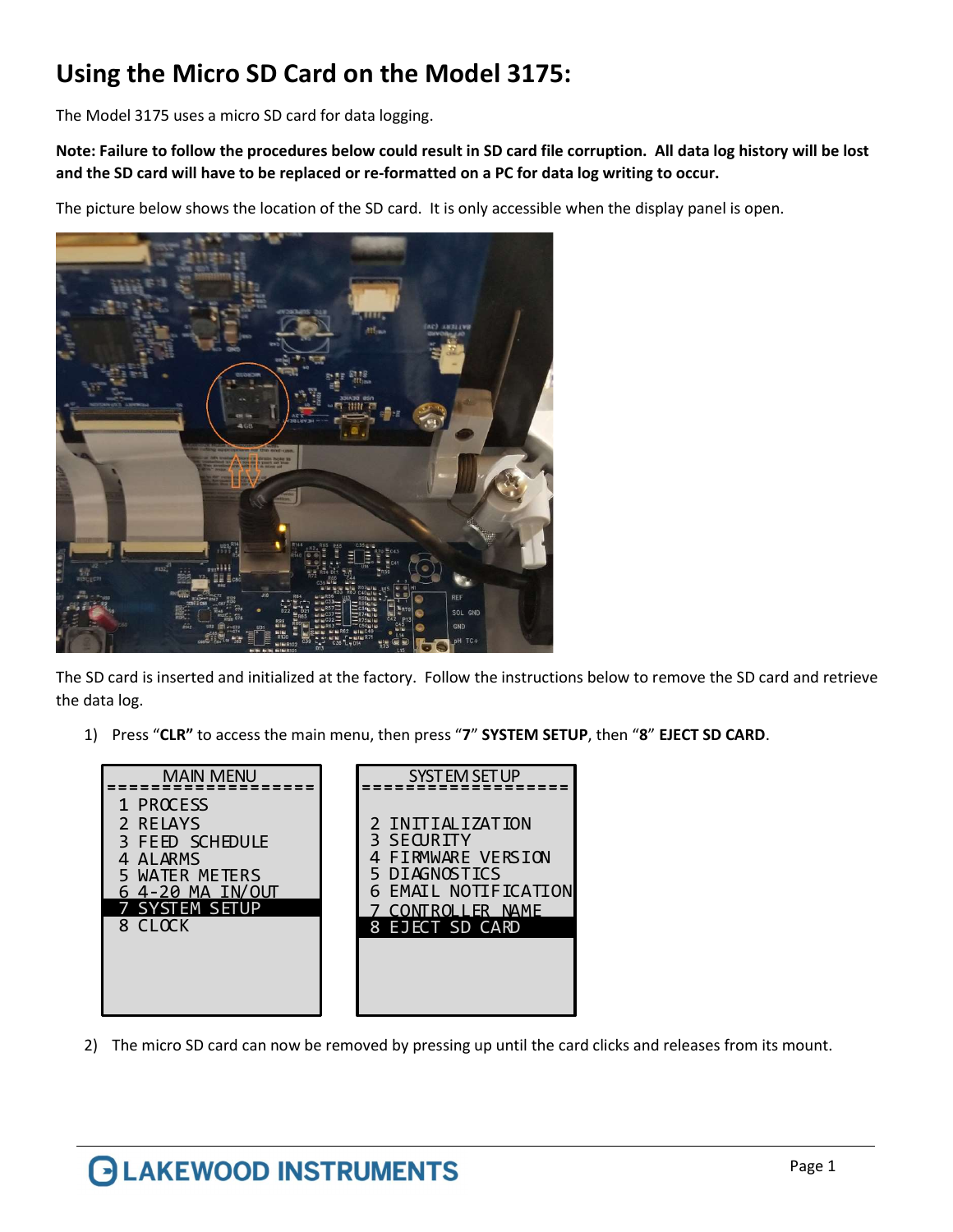3) Use the included adapter and insert to PC media card slot.



4) Copy the file "datalog.csv" onto your computer.

|                              | 812<br>$\blacktriangledown$   INTENSO (D:)<br>View<br>File<br>Share<br>Home                                                                                                                                                    |                                                                                              |                                                       |                                                                            |                                                                                                 |                     | O<br>$\times$<br>$\overline{\phantom{a}}$<br>$\hat{\phantom{a}}$ |
|------------------------------|--------------------------------------------------------------------------------------------------------------------------------------------------------------------------------------------------------------------------------|----------------------------------------------------------------------------------------------|-------------------------------------------------------|----------------------------------------------------------------------------|-------------------------------------------------------------------------------------------------|---------------------|------------------------------------------------------------------|
|                              | $\frac{1}{20}$ Cut<br>È<br>$\overline{\mathcal{R}}$<br><b>W</b> Copy path<br>Pin to Quick<br>Copy<br>Paste<br>Paste shortcut<br>access<br>Clipboard                                                                            | $\blacksquare$<br>×.<br>Delete Rename<br>Copy<br>Move<br>to<br>$to -$<br>$\cdot$<br>Organize | New item -<br>F Easy access *<br>New<br>folder<br>New | <b>Explored *</b><br>$\checkmark$<br>Fdit<br>Properties<br>History<br>Open | Select all<br>$\frac{\square\square}{\square\square}$ Select none<br>Invert selection<br>Select |                     |                                                                  |
|                              | $\blacktriangleright$ INTENSO (D:)<br>$\leftarrow$<br>v<br>$\rightarrow$                                                                                                                                                       |                                                                                              |                                                       |                                                                            | $\circ$<br>$\mathcal{D}$<br>v.                                                                  | Search INTENSO (D:) |                                                                  |
|                              | $\hat{\phantom{a}}$<br>3D Objects                                                                                                                                                                                              | $\wedge$<br>$\Box$ Name                                                                      | Date modified                                         | Type                                                                       | Size                                                                                            |                     |                                                                  |
| Х<br>a,<br>+ Copy to Desktop | Desktop<br>Documents<br>Downloads<br>Music<br>Passtec FTP<br>$=$ Pictures<br><b>W</b> Videos<br>Windows (C:)<br><b>B</b> INTENSO (D:)<br>Shared (\\win-lfbhvddq9pm) (X:)<br>Corporate (\\win-Ifbhvddq9pm) (Y:)<br>INTENSO (D:) | □□ datalog.csv                                                                               | 1/2/2017 10:45 AM                                     |                                                                            | Microsoft Excel C                                                                               | 4 KB                |                                                                  |

5) Open the copied file with a spreadsheet application to view data log history.

|                | A        | B    |                                        | D |                                                   |       | G       | H          |         |         |
|----------------|----------|------|----------------------------------------|---|---------------------------------------------------|-------|---------|------------|---------|---------|
|                |          |      | Timestamp Conductivity Secondary Input |   | Water Meter 1 Flow   Water Meter 2 Flow   Relay 1 |       | Relay 2 | Relay 3    | Relay 4 | Relay 5 |
|                | 19:13:40 |      |                                        |   |                                                   | 0 OFF | OFF     | OFF        | OFF     | OFF     |
| 3              | 19:18:00 | 2710 |                                        |   |                                                   | 0 ON  | OFF     | OFF        | OFF     | OFF     |
| 4              | 19:23:00 | 2130 |                                        |   |                                                   | 0 ON  | OFF     | OFF        | OFF     | OFF     |
| 5              | 19:28:00 | 2080 |                                        |   |                                                   | 0 ON  | OFF     | <b>OFF</b> | OFF     | OFF     |
| 6              | 19:33:00 | 1840 |                                        |   |                                                   | 0 OFF | OFF     | OFF        | OFF     | OFF     |
|                | 19:38:00 | 2190 |                                        |   |                                                   | 0 ON  | OFF     | <b>OFF</b> | OFF     | OFF     |
| 8              | 19:43:01 | 1940 |                                        |   |                                                   | 0 OFF | OFF     | OFF        | OFF     | OFF     |
| $\overline{9}$ | 19:48:01 | 2180 |                                        |   |                                                   | 0 ON  | OFF     | <b>OFF</b> | OFF     | OFF     |
| 10             | 19:53:00 | 4140 |                                        |   |                                                   | 0 ON  | OFF     | OFF        | OFF     | OFF     |